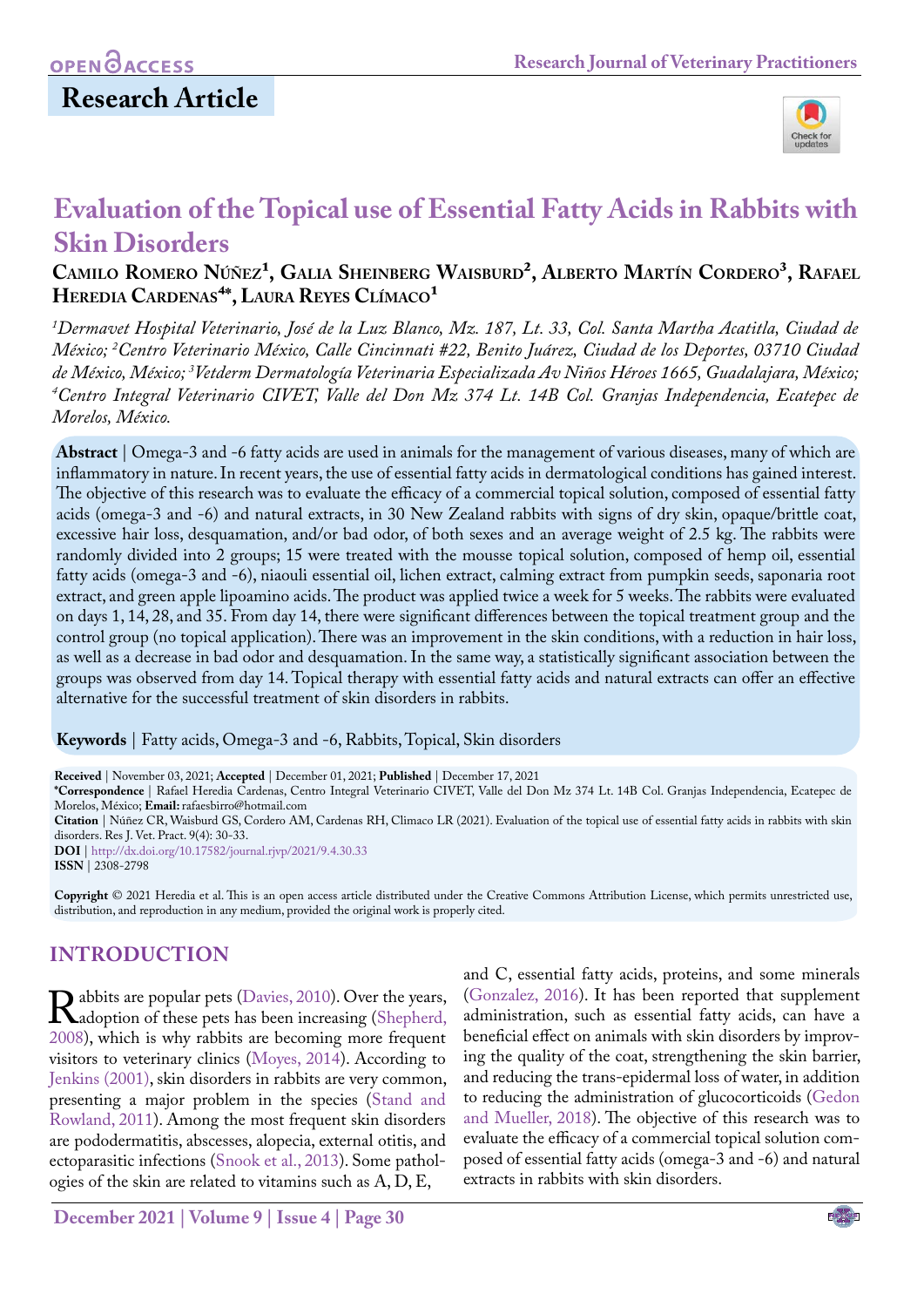## **OPEN GACCESS MATERIALS AND METHODS**

The present study was developed at the Veterinary School UAEM Amecameca University Center. The study was reviewed and endorsed by the ethics committee of the Autonomous University of the State of Mexico. The procedures performed on the animals were carried out according to the Mexican standards for the practices of care of experimental animals (NOM-062-ZOO-1999). It was a double-blind study. Thirty New Zealand rabbits of both sexes, the base etiology was not determined, only rabbits with skin and fur alterations were considered and with an average weight of 2.5 kg. The animals were fed a commercial rabbit diet and water *ad libitum*, and all animals were kept in individual cages. The inclusion criteria consisted of signs such as dry skin, oil loss, dull/brittle coat, excessive hair loss, and/or bad odor. Rabbits that had received some type of topical or systemic pharmacological treatment were excluded.

The rabbits were randomly divided into two groups; 15 were treated with the topical solution Essential Mousse® (Dermoscent®), which contains hemp oil, essential fatty acids (omega-3 and -6), essential oil of niaouli, an extract of lichen, and a calming agent extracted from pumpkin seeds. The cleaning base was formulated with a root extract of saponaria and green apple lipoamino acids.

For each rabbit, 3 mL of mousse was applied to the animal's coat, massaging opposite the direction of fur growth. The excess was removed with a towel, then the coat was allowed to dry and then brushed. This application was performed 2 times per week, for 5 weeks. The other 15 rabbits were treated as a control group. The same procedure was performed, and as a placebo, three ml of water was applied topically. The 30 rabbits were evaluated on days 1 (day 1 applies the product and evaluates it as a start), 14, 28, and 35 by observing clinical signs in the face, head, neck, sternum, groin, abdomen, back, sides, front end, posterior end, perianal and perigenital regions, and tail. The evaluation of the clinical signs was based on the following criteria: A) condition and shine of the coat  $(1 = \text{very matted}, 2 =$ matted,  $3$  = little matting,  $4$  = normal,  $5$  = little shine,  $6$  = shiny); B) hair loss (1 = very severe, 2 = severe, 3 = moderate,  $4 =$  light,  $5 =$  poor); C) scaling and odor  $(1 =$  very bad,  $2 = bad$ ,  $3 = acceptable$ ,  $4 = good$ ,  $5 = nice$ ); D) oily or dry skin or fur  $(1 = \text{very oily}, 2 = \text{oily}, 3 = \text{slightly oily}, 4 = \text{nor}$ mal,  $3 =$  slightly dry,  $2 =$  dry,  $1 =$  very dry). The evaluation of clinical results and signs were carried out by the same qualified veterinary physician, comparing the skin and coat score in rabbits treated with Essential Mousse® (Dermoscent®) and the control group, with four measurable evaluation points (A-D).

The evaluations of the skin, coat, and their conditions were statistically evaluated by the Shapiro–Wilk normality test to determine the distribution and Tukey's studentized rank test and the Kruskal–Wallis test to compare the variables between both groups. The value of P<0.05 was considered significant.

## **RESULTS**

All significance assessment points except day 1 between control group and treatment group. As of day 14, significant differences were found between the topical treatment group and the control group (Table 1). On days 28 and 35, an improvement in coat brightness and a decrease in coat loss were observed (P=0.0001 y P=0.001, respectively). The presence of desquamation also had significant differences between groups (P=0.0002); the treatment increased this score in each evaluation, and the control group had decreased values. Regarding the odor evaluation, an improvement was observed from day 14. The variable for oily vs. dry skin/hair showed similar results; the treatment group remained at a stable score of around 4 (normal skin/ hair), and the control group decreased its score with values around 3 (skin/hair slightly oily/dry), presenting significant differences on days 14, 28, and 35. It should be noted that no adverse effects were observed in any of the treated rabbits. No improvement in clinical signs was observed in the control group.

#### **DISCUSSION**

In recent years, the use of complementary and alternative treatments has become more common in the fields of medicine and dermatology ([Orchard and Van Vuuren, 2017](#page-3-6)). The use of plant extracts and essential oils has been analyzed globally to control multi-drug resistant pathogenic microorganisms ([Reichling et al., 2009;](#page-3-7) [Swamy et al.,](#page-3-8)  [2016\)](#page-3-8). Essential fatty acids such as omega-6 are involved in maintaining the permeability of water through the skin barrier, while omega-3 is related to modulation of the inflammatory response and a decrease in itching intensity [\(Kirby et al., 2007\)](#page-3-9). This could explain the improvement observed in this investigation, in terms of the brightness of the fur in the rabbits treated with essential fatty acids (omega-3 and -6).

It has been shown that essential oils have antiseptic, antibacterial, antiviral, antioxidant, antiparasitic, antifungal, and insecticidal properties ([Chouhan et al., 2017\)](#page-3-10). This matches what was reported in this investigation, in which rabbits treated with essential oils improved in terms of dermatological assessments (brightness of fur, hair loss, sca mosis, smell, and oily vs. dry hair/skin). These results are also similar to those of [Tretter and Mueller \(2011\)](#page-3-11) who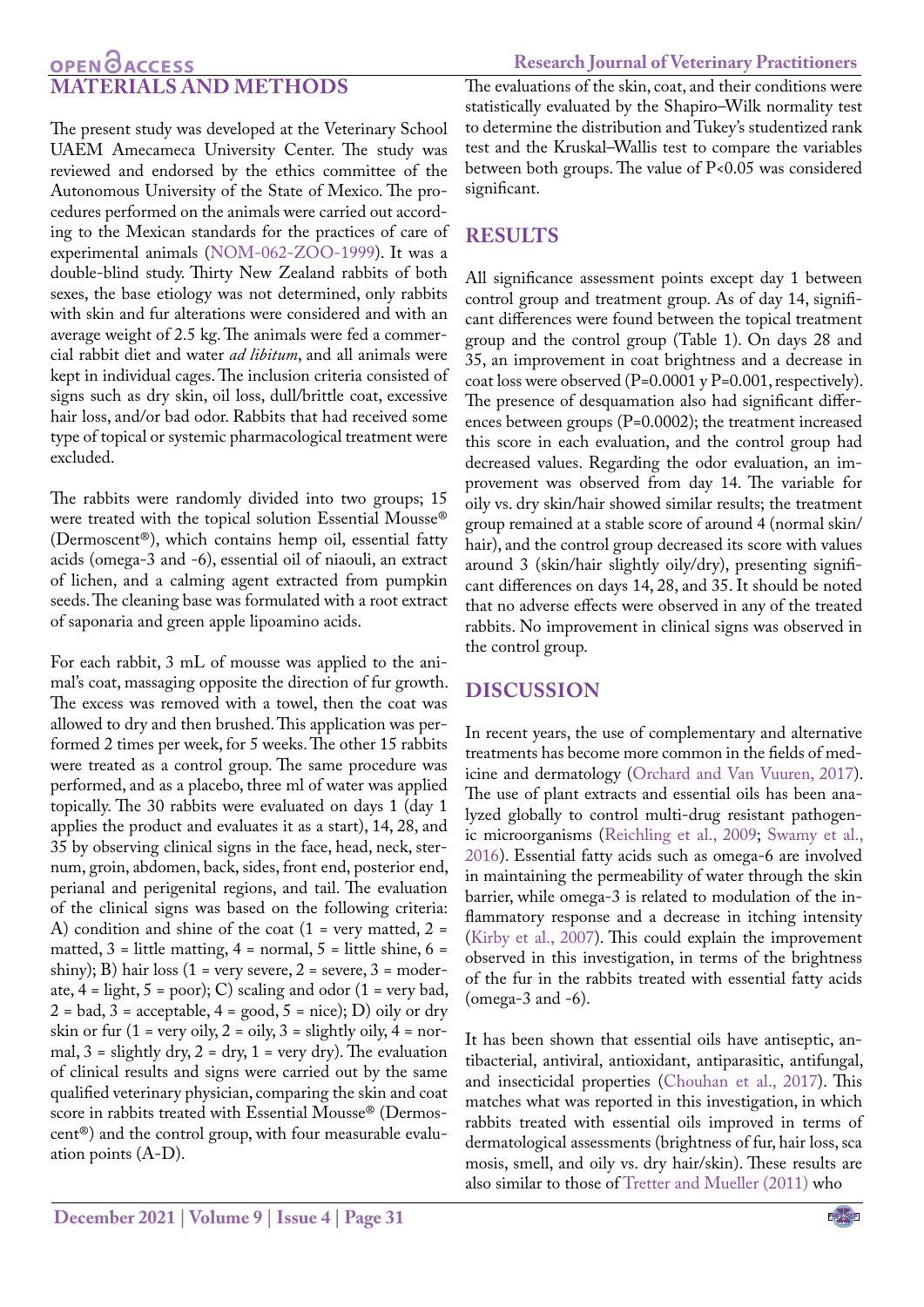**OPENOACCESS** 

**Table 1:** Comparison of means between study variables in rabbits treated with Essential Mousse® (Dermoscent®) and the control group.

|                          | Day 1 | Day 14    | Day 28    | Day 35    |
|--------------------------|-------|-----------|-----------|-----------|
| Brittle coat             |       |           |           |           |
| Treatment                | 2.00  | 2.46      | 4.40      | 5.00      |
| Control                  | 2.13  | 2.13      | 2.20      | 2.06      |
| Chi-Square               | 0.00  | 21.60     | 23.49     | 23.30     |
| $\, {\bf p}$             | 1.00  | $0.0001*$ | $0.0001*$ | $0.0001*$ |
| Excessive hair loss      |       |           |           |           |
| Treatment                | 4.53  | 4.86      | 6.46      | 6.86      |
| Control                  | 4.26  | 3.00      | 2.46      | 2.26      |
| Chi-Square               | 0.40  | 13.21     | 23.68     | 26.07     |
| $\mathbf{p}$             | 0.52  | $0.0003*$ | $0.0001*$ | $0.0001*$ |
| Scamosis                 |       |           |           |           |
| Treatment                | 4.93  | 5.80      | 6.40      | 6.66      |
| Control                  | 4.53  | 2.26      | 2.06      | 2.00      |
| Chi-Square               | 0.76  | 14.13     | 21.94     | 24.62     |
| $\mathbf P$              | 0.38  | $0.0002*$ | $0.0001*$ | $0.0001*$ |
| Odor                     |       |           |           |           |
| Treatment                | 3.53  | 5.13      | 5.66      | 5.86      |
| Control                  | 4.00  | 3.13      | 2.46      | 2.13      |
| Chi-Square               | 0.40  | 20.39     | 23.77     | 24.25     |
| ${\bf P}$                | 0.52  | $0.0001*$ | $0.0001*$ | $0.0001*$ |
| Dry skin, oil loss, dull |       |           |           |           |
| Treatment                | 3.53  | 3.80      | 3.80      | 3.93      |
| Control                  | 3.20  | 2.86      | 3.06      | 2.66      |
| Chi-Square               | 0.64  | 9.96      | 7.70      | 20.66     |
| ${\bf P}$                | 0.42  | $0.0016*$ | $0.0055*$ | $0.0001*$ |

Kruskal Wallis test, *P*< 0.05. \* Statistically significant value

studied seven dogs with skin infections with bacteria such as *Staphylococcus pseudintermedius* and yeasts such as *Malassezia pachydermatis*. The dogs were treated with a topical solution containing fatty acids and essential oils, with an application every 7 days, for 8 weeks. The dogs showed a significant decrease in signs such as erythema, lichenization, excoriation, and alopecia, indicating that fatty acids and essential oils are a useful option for the treatment of secondary signs of infection. These results are similar to those in this research, in which the topical use of essential oils and fatty acids in rabbits showed decreased hair loss and flaking from 14 days. It has been reported that foul odor can be caused by a great diversity of bacteria, although there are no reports of the use of essential oils and fatty acids in rabbits to reduce the smell Meason et al. (2018) reported that the topical use of essential oils and fatty acids in dogs with a foul smell caused by *Psychrobacter* spp. and *Pseudomonas* spp. significantly decreased (P = 0.0078) the odor. This coincides with the decrease  $(P = 0.0001)$  in odor of the rabbits in this study, starting on day 7 of treatment

with essential oils and fatty acids. Another study reported an experiment conducted on 48 dogs of different breeds, ages, and genders, diagnosed with atopic dermatitis, and treated with a formulation of fatty acids and essential oils, once a week, for 8 weeks. The dogs were evaluated before and after treatment using the severity of signs and pruritus scores, and there was a significant improvement of 50% ([Blaskovic et al., 2014](#page-3-12)). This was unlike the results of this study, in which significant improvement was observed in most rabbits evaluated (90%). However, the study only lasted for 5 weeks, so treatment is suggested for longer periods of time.

The topical use of fatty acids (omega-3 and -6) and natural extracts might be effective alternative for the successful treatment—without side effects—of skin disorders in rabbits.